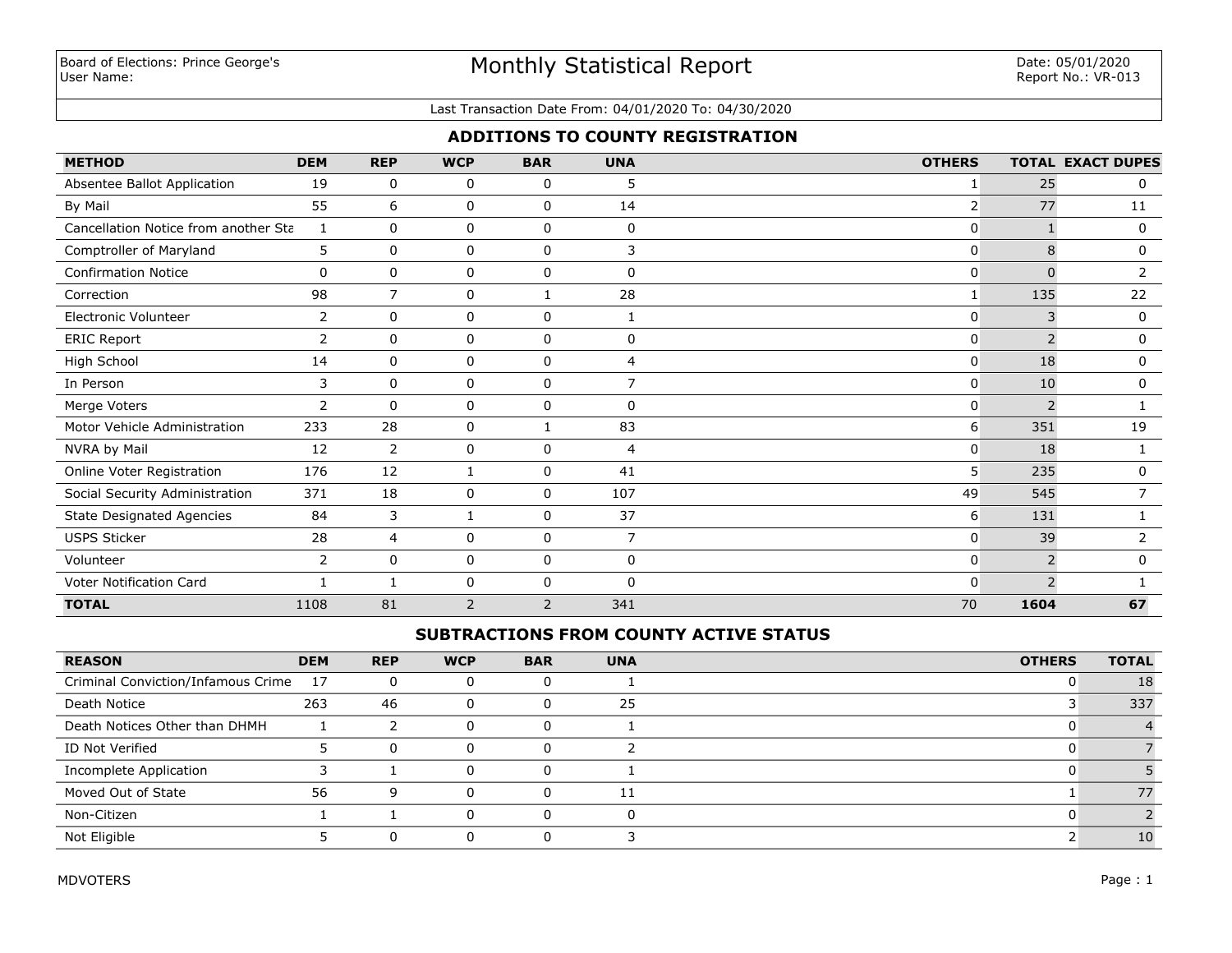Monthly Statistical Report Last Transaction Date From: 04/01/2020 To: 04/30/2020 Board of Elections: Prince George's User Name: Date: 05/01/2020 Report No.: VR-013 Voter Request 3 1 0 0 0 2 6 **TOTAL** 842 122 0 0 159 18 **1141** County Transfer Out  $-478$   $-61$  0 0  $-113$  -9  $-661$ Duplicate/Merged 10 1 0 0 2 1 14

## **AFFILIATION CHANGES**

| <b>CHANGE</b> | <b>DEM</b> | <b>REP</b>               | <b>WCP</b> | <b>BAR</b> | <b>UNA</b> | <b>OTHERS</b> | <b>TOTAL</b> |
|---------------|------------|--------------------------|------------|------------|------------|---------------|--------------|
| From          | 355        | $\overline{\phantom{a}}$ |            |            | 274        | 87            | 790          |
| To            | 286        | $\sim$<br>83             |            |            | 263        | 152           | 790          |
| <b>TOTAL</b>  | $-69$      | ΙU                       |            |            | ATT.       | 65            |              |

# **CURRENT ACTIVE REGISTRATION**

| <b>ACTIVITY</b>              | <b>DEM</b> | <b>REP</b> | <b>WCP</b> | <b>BAR</b> | <b>UNA</b> | <b>OTHERS</b> | <b>TOTAL</b> |
|------------------------------|------------|------------|------------|------------|------------|---------------|--------------|
| <b>BEGINNING OF REPORT</b>   | 467007     | 39586      | 0          | 96         | 76365      | 13415         | 596469       |
| ADDITIONS $(+)$              | 1108       | 81         |            |            | 341        | 70            | 1604         |
| REINSTATED (+)               | 46         |            | 0          | 0          | 8          |               | 58           |
| CANCELLED (-)                | $-355$     | -58        | 0          | 0          | $-42$      | -9            | $-464$       |
| COUNTY TRANSFER OUT (-)      | -478       | $-61$      | 0          | 0          | $-113$     | -9            | $-661$       |
| AFFILIATION CHANGES (+ OR -) | $-69$      | 10         |            |            | $-11$      | 65            | $\Omega$     |
| * INACTIVATED (-)            | -1         | $-2$       | 0          | 0          | $-1$       |               | $-4$         |
| * REACTIVATED (+)            | 90         |            | 0          | 0          | 16         |               | 113          |
| <b>END OF REPORT TOTALS</b>  | 467348     | 39563      | 4          | 101        | 76563      | 13536         | 597115       |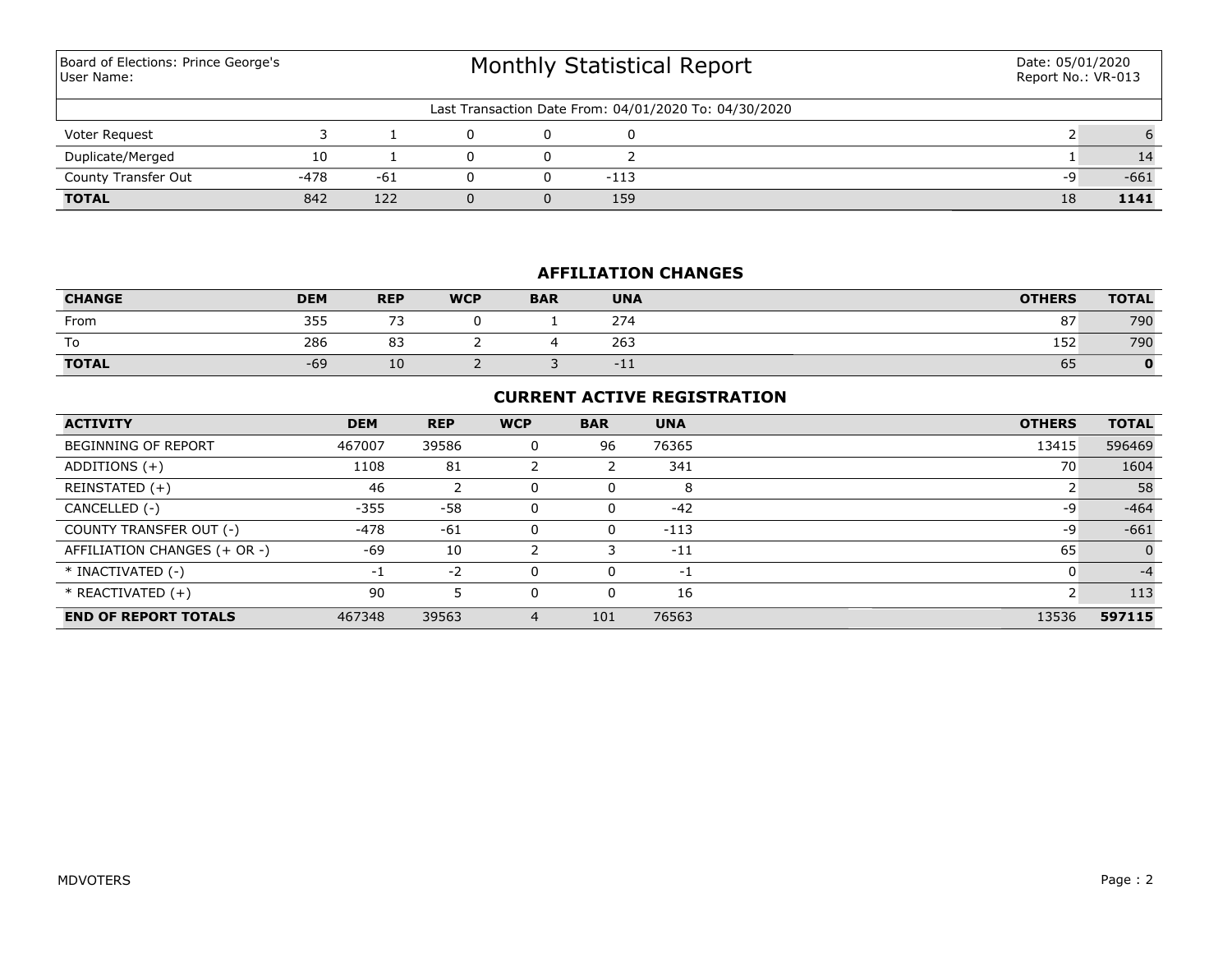#### Last Transaction Date From: 04/01/2020 To: 04/30/2020

## **INACTIVE REGISTRATION**

## **SUBTRACTIONS FROM COUNTY INACTIVE STATUS**

| <b>REASON</b>                    | <b>DEM</b> | <b>REP</b> | <b>WCP</b>   | <b>BAR</b>   | <b>UNA</b> | <b>OTHERS</b> | <b>TOTAL</b>   |
|----------------------------------|------------|------------|--------------|--------------|------------|---------------|----------------|
| Absentee Ballot Application      | 5.         | 0          | 0            | 0            | 0          | 0             |                |
| Comptroller of Maryland          |            | 0          | 0            | 0            |            | 0             |                |
| <b>Confirmation Notice</b>       | 9          | 0          | 0            | 0            |            | 0             | 10             |
| Correction                       |            |            | 0            | 0            | 0          | 0             | $\overline{2}$ |
| Death Notice                     |            |            | 0            | 0            | 0          |               |                |
| In Person                        |            | 0          | 0            | 0            | 0          | 0             |                |
| Motor Vehicle Administration     | 49         | 4          | 0            | 0            | 8          | 0             | 61             |
| Moved Out of State               | 34         | 2          | 0            | 0            | 10         | 0             | 46             |
| Online Voter Registration        | 10         | 0          | 0            | 0            | 3          | 0             | 13             |
| <b>State Designated Agencies</b> | 19         | 0          | 0            | 0            | 0          | 0             | 19             |
| <b>USPS Sticker</b>              |            | 0          | 0            | 0            | 0          | 0             |                |
| Duplicate/Merged                 | 0          | 0          | 0            | 0            | 0          | 0             | $\Omega$       |
| County Transfer Out              | $-14$      | $-3$       | 0            | 0            | $-3$       | 0             | $-20$          |
| <b>TOTAL</b>                     | 145        | 11         | $\mathbf{0}$ | $\mathbf{0}$ | 26         |               | 183            |

## **CURRENT INACTIVE REGISTRATION**

| <b>ACTIVITY</b>              | <b>DEM</b> | <b>REP</b> | <b>WCP</b> | <b>BAR</b> | <b>UNA</b> | <b>OTHERS</b> | <b>TOTAL</b> |
|------------------------------|------------|------------|------------|------------|------------|---------------|--------------|
| <b>BEGINNING OF REPORT</b>   | 23092      | 2733       |            |            | 5833       | 740           | 32399        |
| $*$ INACTIVATED $(+)$        |            |            |            | u          |            |               |              |
| *REACTIVATED (-)             | $-95$      | -5         |            | 0          | $-13$      |               | $-113$       |
| COUNTY TRANSFER OUT (-)      | $-14$      | -3         |            | 0          | $-3$       |               | $-20$        |
| AFFILIATION CHANGES (+ OR -) |            | 0          |            | 0          | $\Omega$   |               | $\Omega$     |
| CANCELLED FROM INACTIVE (-)  | $-65$      | -5         |            | $\Omega$   | $-15$      | -3            | $-88$        |
| PENDING FROM INACTIVE (-)    |            | 0          |            |            | 0          |               | $-1$         |
| <b>TOTAL INACTIVE</b>        | 22918      | 2722       |            |            | 5803       | 737           | 32181        |

## **ACTIVE AND INACTIVE REGISTRATION TOTAL REGISTRATION RECORDS**

| <b>ACTIVITY</b><br>the contract of the contract of the contract of the contract of the contract of | <b>DEM</b> | <b>REP</b> | <b>WCP</b> | <b>BAR</b> | <b>UNA</b> | <b>OTHERS</b> | <b>TOTAL</b> |
|----------------------------------------------------------------------------------------------------|------------|------------|------------|------------|------------|---------------|--------------|
|                                                                                                    |            |            |            |            |            |               |              |